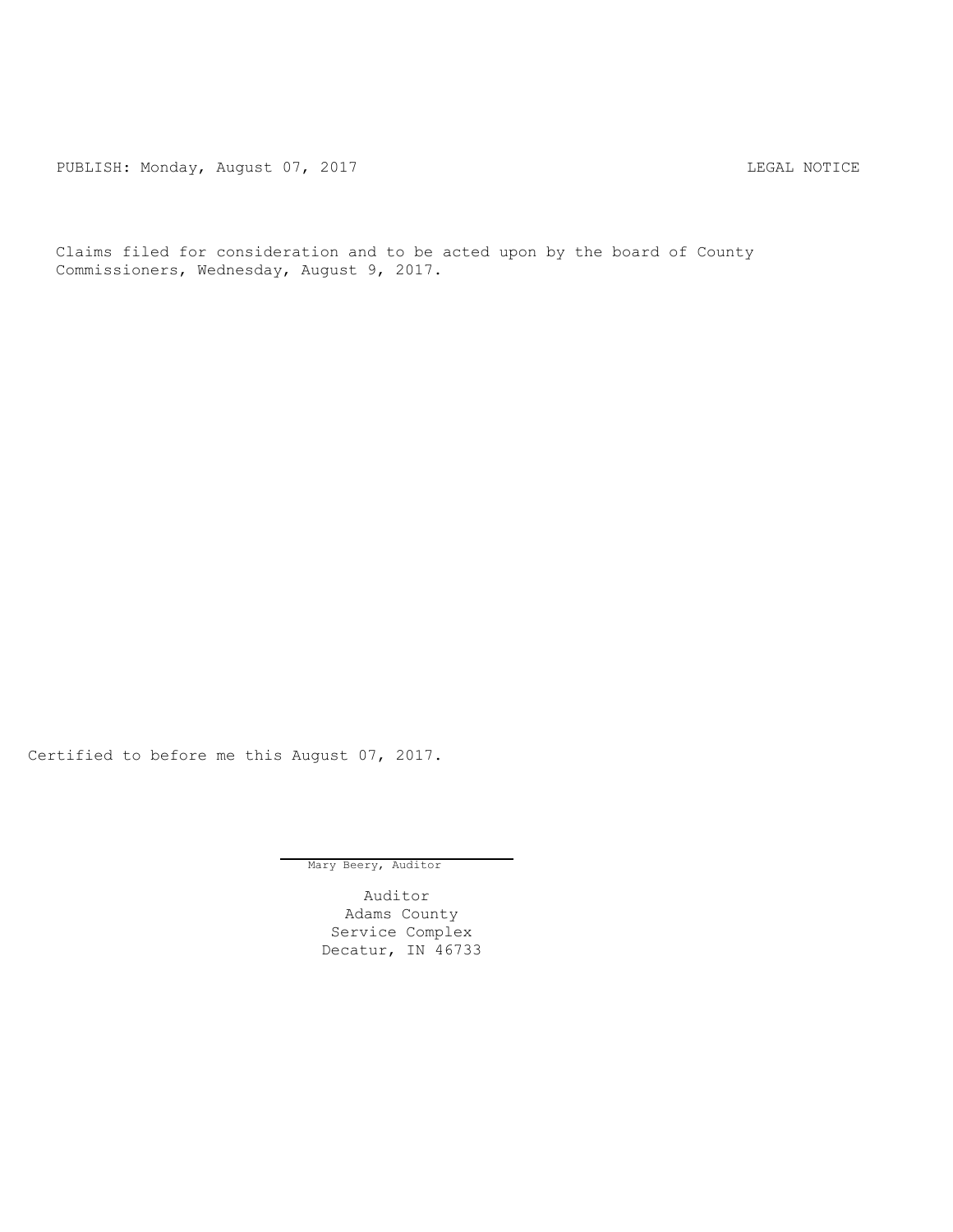

## **Claims Docket for Newspaper Adams County, Indiana**

## For Period: **7/12/2017** to **7/25/2017**

*313 W. Jefferson St. Decatur, IN 46733 (219) 724-2600*

Date Claims to be Paid: **8/9/2017**

| Adams County Council On Aging, Inc.<br>2,200.00<br>Adams Memorial Hospital<br>31,364.25<br>Adams County Solid Waste<br>Appraisal Research Corporation<br>1.29<br>7,604.43<br>Suburban Propane LP<br>198.00<br>44.00<br><b>Charles Bowers</b><br>205.20<br>2,333.33<br>90.00<br>Cintas Location #338<br>57.52<br>14.30<br>Commercial Readers Servic<br>115.68<br>538.25<br>Dealership Holdings LLC<br>84.52<br>Everett Refrigeration & Electric<br>5,499.07<br>103.55<br>3,682.59<br>Innovative Concepts<br>56.25<br>Legal Directories Publishing Co. Inc.<br>Joe Spaulding<br>25.08<br>8.75<br>420.25<br>Park Center, Inc.<br>144.00<br>200.00<br>Stone-Street Quarries, Inc.<br>1,776.38<br>438.73<br>Treasurer of Adams County<br>14,480.70<br>West Payment Center<br>760.00<br>Adams County Highway Department<br>1,358.75<br>Jay County REMC<br>47.81<br>1,864.40<br>Bluhm & Reber<br>1,027.84<br>85.00<br>Don Myers Plumbing<br>353.19<br>278.38<br>Chad W. Sprunger<br>1,018.13<br>139.89<br>Zurcher's Best-One Tire & Auto Care, Inc<br>267.55<br>140.00<br><b>Expert Transmission</b><br>Smilemakers<br>150.77<br>635.20<br>8,694.88<br>43.64<br>Adams County Truck Repair, Inc.<br>Michael G. Werling<br>Beth A. Webber<br>771.36<br>455.00<br>10.12<br>Troyer's Market LLC<br>6,237.43<br>700.00<br><b>Uricks Trucking</b><br>520.00<br>356.75<br>Allen County Juvenile Center<br>1,200.00<br>3,276.00<br>HCPro<br>175.00<br>Extinguisher Co. No. 1<br>28,284.50<br>409.50<br>Chad Kukelhan<br><b>Stationair's Express</b><br>2,372.21<br>180.00<br>FlexPAC<br>2,304.71<br>1,267.13<br>125.98<br>2,064.82<br>Office Depot<br>Commonwealth Engineers, Inc.<br>164.68<br>50.00<br>WM Imaging Solutions, Inc.<br>30.00<br>1,004.60<br>80.00<br>29,056.31<br>Association of Indiana Counties<br>K-Tech Specialty Coatings Inc.<br>23.74<br>61.83<br>O'Reilly Auto Parts<br>230.00<br>Carnall, Andrews & Crell, P.C.<br>680.40<br><b>Central Customer Charges</b><br>283.25<br>171.28<br>Ebberts Seed and Chemical<br>3M Electronic Monitoring<br>12,295.90<br>1,165.80<br>79,000.00<br>Star Insurance Agency<br>5,214.00<br>Asphalt Material, Inc.<br>8,543.07<br>Medline Industries, Inc.<br>583.23<br><b>Bryant Combine Parts</b><br>346.84<br>AMO Office Supplies<br>10.35<br>AccessLine Communications<br>49.28<br>205.22<br>JAMAR Technologies, Inc.<br>748.00<br>Correctional Counseling, Inc.<br>1,124.62<br><b>DSS</b> Corporation<br>26,256.79<br>3,954.25<br>Electronic Strategies, Inc.<br>5,020.00<br>13,877.39<br>Jessica Nix<br>6,582.04<br>255.19<br>Jack Odle<br>25.52<br>P&R Medical Connection Decatur<br>22.80 | <b>Vendor</b>                    | Amount | <b>Vendor</b> | <b>Amount</b> |
|-----------------------------------------------------------------------------------------------------------------------------------------------------------------------------------------------------------------------------------------------------------------------------------------------------------------------------------------------------------------------------------------------------------------------------------------------------------------------------------------------------------------------------------------------------------------------------------------------------------------------------------------------------------------------------------------------------------------------------------------------------------------------------------------------------------------------------------------------------------------------------------------------------------------------------------------------------------------------------------------------------------------------------------------------------------------------------------------------------------------------------------------------------------------------------------------------------------------------------------------------------------------------------------------------------------------------------------------------------------------------------------------------------------------------------------------------------------------------------------------------------------------------------------------------------------------------------------------------------------------------------------------------------------------------------------------------------------------------------------------------------------------------------------------------------------------------------------------------------------------------------------------------------------------------------------------------------------------------------------------------------------------------------------------------------------------------------------------------------------------------------------------------------------------------------------------------------------------------------------------------------------------------------------------------------------------------------------------------------------------------------------------------------------------------------------------------------------------------------------------------------------------------------------------------------------------------------------------------------------------------------------------|----------------------------------|--------|---------------|---------------|
|                                                                                                                                                                                                                                                                                                                                                                                                                                                                                                                                                                                                                                                                                                                                                                                                                                                                                                                                                                                                                                                                                                                                                                                                                                                                                                                                                                                                                                                                                                                                                                                                                                                                                                                                                                                                                                                                                                                                                                                                                                                                                                                                                                                                                                                                                                                                                                                                                                                                                                                                                                                                                                         |                                  |        |               |               |
|                                                                                                                                                                                                                                                                                                                                                                                                                                                                                                                                                                                                                                                                                                                                                                                                                                                                                                                                                                                                                                                                                                                                                                                                                                                                                                                                                                                                                                                                                                                                                                                                                                                                                                                                                                                                                                                                                                                                                                                                                                                                                                                                                                                                                                                                                                                                                                                                                                                                                                                                                                                                                                         |                                  |        |               |               |
|                                                                                                                                                                                                                                                                                                                                                                                                                                                                                                                                                                                                                                                                                                                                                                                                                                                                                                                                                                                                                                                                                                                                                                                                                                                                                                                                                                                                                                                                                                                                                                                                                                                                                                                                                                                                                                                                                                                                                                                                                                                                                                                                                                                                                                                                                                                                                                                                                                                                                                                                                                                                                                         | Baker And Sons Plumbing &        |        |               |               |
|                                                                                                                                                                                                                                                                                                                                                                                                                                                                                                                                                                                                                                                                                                                                                                                                                                                                                                                                                                                                                                                                                                                                                                                                                                                                                                                                                                                                                                                                                                                                                                                                                                                                                                                                                                                                                                                                                                                                                                                                                                                                                                                                                                                                                                                                                                                                                                                                                                                                                                                                                                                                                                         | Butler, Fairman, & Seufert       |        |               |               |
|                                                                                                                                                                                                                                                                                                                                                                                                                                                                                                                                                                                                                                                                                                                                                                                                                                                                                                                                                                                                                                                                                                                                                                                                                                                                                                                                                                                                                                                                                                                                                                                                                                                                                                                                                                                                                                                                                                                                                                                                                                                                                                                                                                                                                                                                                                                                                                                                                                                                                                                                                                                                                                         | Chet's Pest Control              |        |               |               |
|                                                                                                                                                                                                                                                                                                                                                                                                                                                                                                                                                                                                                                                                                                                                                                                                                                                                                                                                                                                                                                                                                                                                                                                                                                                                                                                                                                                                                                                                                                                                                                                                                                                                                                                                                                                                                                                                                                                                                                                                                                                                                                                                                                                                                                                                                                                                                                                                                                                                                                                                                                                                                                         | Decatur Hardware & Rental        |        |               |               |
|                                                                                                                                                                                                                                                                                                                                                                                                                                                                                                                                                                                                                                                                                                                                                                                                                                                                                                                                                                                                                                                                                                                                                                                                                                                                                                                                                                                                                                                                                                                                                                                                                                                                                                                                                                                                                                                                                                                                                                                                                                                                                                                                                                                                                                                                                                                                                                                                                                                                                                                                                                                                                                         | <b>Complete Printing Service</b> |        |               |               |
|                                                                                                                                                                                                                                                                                                                                                                                                                                                                                                                                                                                                                                                                                                                                                                                                                                                                                                                                                                                                                                                                                                                                                                                                                                                                                                                                                                                                                                                                                                                                                                                                                                                                                                                                                                                                                                                                                                                                                                                                                                                                                                                                                                                                                                                                                                                                                                                                                                                                                                                                                                                                                                         | Decatur Daily Democrat           |        |               |               |
|                                                                                                                                                                                                                                                                                                                                                                                                                                                                                                                                                                                                                                                                                                                                                                                                                                                                                                                                                                                                                                                                                                                                                                                                                                                                                                                                                                                                                                                                                                                                                                                                                                                                                                                                                                                                                                                                                                                                                                                                                                                                                                                                                                                                                                                                                                                                                                                                                                                                                                                                                                                                                                         | Gordon Food Service              |        |               |               |
|                                                                                                                                                                                                                                                                                                                                                                                                                                                                                                                                                                                                                                                                                                                                                                                                                                                                                                                                                                                                                                                                                                                                                                                                                                                                                                                                                                                                                                                                                                                                                                                                                                                                                                                                                                                                                                                                                                                                                                                                                                                                                                                                                                                                                                                                                                                                                                                                                                                                                                                                                                                                                                         |                                  |        |               |               |
|                                                                                                                                                                                                                                                                                                                                                                                                                                                                                                                                                                                                                                                                                                                                                                                                                                                                                                                                                                                                                                                                                                                                                                                                                                                                                                                                                                                                                                                                                                                                                                                                                                                                                                                                                                                                                                                                                                                                                                                                                                                                                                                                                                                                                                                                                                                                                                                                                                                                                                                                                                                                                                         | Mark S. Gresla, MD               |        |               |               |
|                                                                                                                                                                                                                                                                                                                                                                                                                                                                                                                                                                                                                                                                                                                                                                                                                                                                                                                                                                                                                                                                                                                                                                                                                                                                                                                                                                                                                                                                                                                                                                                                                                                                                                                                                                                                                                                                                                                                                                                                                                                                                                                                                                                                                                                                                                                                                                                                                                                                                                                                                                                                                                         | Roto-Rooter                      |        |               |               |
|                                                                                                                                                                                                                                                                                                                                                                                                                                                                                                                                                                                                                                                                                                                                                                                                                                                                                                                                                                                                                                                                                                                                                                                                                                                                                                                                                                                                                                                                                                                                                                                                                                                                                                                                                                                                                                                                                                                                                                                                                                                                                                                                                                                                                                                                                                                                                                                                                                                                                                                                                                                                                                         |                                  |        |               |               |
|                                                                                                                                                                                                                                                                                                                                                                                                                                                                                                                                                                                                                                                                                                                                                                                                                                                                                                                                                                                                                                                                                                                                                                                                                                                                                                                                                                                                                                                                                                                                                                                                                                                                                                                                                                                                                                                                                                                                                                                                                                                                                                                                                                                                                                                                                                                                                                                                                                                                                                                                                                                                                                         | Central Indiana Hardware         |        |               |               |
|                                                                                                                                                                                                                                                                                                                                                                                                                                                                                                                                                                                                                                                                                                                                                                                                                                                                                                                                                                                                                                                                                                                                                                                                                                                                                                                                                                                                                                                                                                                                                                                                                                                                                                                                                                                                                                                                                                                                                                                                                                                                                                                                                                                                                                                                                                                                                                                                                                                                                                                                                                                                                                         | Imi Irving Material, Inc.        |        |               |               |
|                                                                                                                                                                                                                                                                                                                                                                                                                                                                                                                                                                                                                                                                                                                                                                                                                                                                                                                                                                                                                                                                                                                                                                                                                                                                                                                                                                                                                                                                                                                                                                                                                                                                                                                                                                                                                                                                                                                                                                                                                                                                                                                                                                                                                                                                                                                                                                                                                                                                                                                                                                                                                                         | <b>Purdue University</b>         |        |               |               |
|                                                                                                                                                                                                                                                                                                                                                                                                                                                                                                                                                                                                                                                                                                                                                                                                                                                                                                                                                                                                                                                                                                                                                                                                                                                                                                                                                                                                                                                                                                                                                                                                                                                                                                                                                                                                                                                                                                                                                                                                                                                                                                                                                                                                                                                                                                                                                                                                                                                                                                                                                                                                                                         | B Secure Alarm Systems, Inc.     |        |               |               |
|                                                                                                                                                                                                                                                                                                                                                                                                                                                                                                                                                                                                                                                                                                                                                                                                                                                                                                                                                                                                                                                                                                                                                                                                                                                                                                                                                                                                                                                                                                                                                                                                                                                                                                                                                                                                                                                                                                                                                                                                                                                                                                                                                                                                                                                                                                                                                                                                                                                                                                                                                                                                                                         | Craigville Diesel Service        |        |               |               |
|                                                                                                                                                                                                                                                                                                                                                                                                                                                                                                                                                                                                                                                                                                                                                                                                                                                                                                                                                                                                                                                                                                                                                                                                                                                                                                                                                                                                                                                                                                                                                                                                                                                                                                                                                                                                                                                                                                                                                                                                                                                                                                                                                                                                                                                                                                                                                                                                                                                                                                                                                                                                                                         | Rex Marbach                      |        |               |               |
|                                                                                                                                                                                                                                                                                                                                                                                                                                                                                                                                                                                                                                                                                                                                                                                                                                                                                                                                                                                                                                                                                                                                                                                                                                                                                                                                                                                                                                                                                                                                                                                                                                                                                                                                                                                                                                                                                                                                                                                                                                                                                                                                                                                                                                                                                                                                                                                                                                                                                                                                                                                                                                         |                                  |        |               |               |
|                                                                                                                                                                                                                                                                                                                                                                                                                                                                                                                                                                                                                                                                                                                                                                                                                                                                                                                                                                                                                                                                                                                                                                                                                                                                                                                                                                                                                                                                                                                                                                                                                                                                                                                                                                                                                                                                                                                                                                                                                                                                                                                                                                                                                                                                                                                                                                                                                                                                                                                                                                                                                                         | Harvest Land Co-op               |        |               |               |
|                                                                                                                                                                                                                                                                                                                                                                                                                                                                                                                                                                                                                                                                                                                                                                                                                                                                                                                                                                                                                                                                                                                                                                                                                                                                                                                                                                                                                                                                                                                                                                                                                                                                                                                                                                                                                                                                                                                                                                                                                                                                                                                                                                                                                                                                                                                                                                                                                                                                                                                                                                                                                                         |                                  |        |               |               |
|                                                                                                                                                                                                                                                                                                                                                                                                                                                                                                                                                                                                                                                                                                                                                                                                                                                                                                                                                                                                                                                                                                                                                                                                                                                                                                                                                                                                                                                                                                                                                                                                                                                                                                                                                                                                                                                                                                                                                                                                                                                                                                                                                                                                                                                                                                                                                                                                                                                                                                                                                                                                                                         | Connie Ellenberger               |        |               |               |
|                                                                                                                                                                                                                                                                                                                                                                                                                                                                                                                                                                                                                                                                                                                                                                                                                                                                                                                                                                                                                                                                                                                                                                                                                                                                                                                                                                                                                                                                                                                                                                                                                                                                                                                                                                                                                                                                                                                                                                                                                                                                                                                                                                                                                                                                                                                                                                                                                                                                                                                                                                                                                                         | <b>Stanley Steemer</b>           |        |               |               |
|                                                                                                                                                                                                                                                                                                                                                                                                                                                                                                                                                                                                                                                                                                                                                                                                                                                                                                                                                                                                                                                                                                                                                                                                                                                                                                                                                                                                                                                                                                                                                                                                                                                                                                                                                                                                                                                                                                                                                                                                                                                                                                                                                                                                                                                                                                                                                                                                                                                                                                                                                                                                                                         | Hiram J. Hash & Sons, Inc.       |        |               |               |
|                                                                                                                                                                                                                                                                                                                                                                                                                                                                                                                                                                                                                                                                                                                                                                                                                                                                                                                                                                                                                                                                                                                                                                                                                                                                                                                                                                                                                                                                                                                                                                                                                                                                                                                                                                                                                                                                                                                                                                                                                                                                                                                                                                                                                                                                                                                                                                                                                                                                                                                                                                                                                                         | Bi-County Services, Inc          |        |               |               |
|                                                                                                                                                                                                                                                                                                                                                                                                                                                                                                                                                                                                                                                                                                                                                                                                                                                                                                                                                                                                                                                                                                                                                                                                                                                                                                                                                                                                                                                                                                                                                                                                                                                                                                                                                                                                                                                                                                                                                                                                                                                                                                                                                                                                                                                                                                                                                                                                                                                                                                                                                                                                                                         | Barnes & Thornburg               |        |               |               |
|                                                                                                                                                                                                                                                                                                                                                                                                                                                                                                                                                                                                                                                                                                                                                                                                                                                                                                                                                                                                                                                                                                                                                                                                                                                                                                                                                                                                                                                                                                                                                                                                                                                                                                                                                                                                                                                                                                                                                                                                                                                                                                                                                                                                                                                                                                                                                                                                                                                                                                                                                                                                                                         |                                  |        |               |               |
|                                                                                                                                                                                                                                                                                                                                                                                                                                                                                                                                                                                                                                                                                                                                                                                                                                                                                                                                                                                                                                                                                                                                                                                                                                                                                                                                                                                                                                                                                                                                                                                                                                                                                                                                                                                                                                                                                                                                                                                                                                                                                                                                                                                                                                                                                                                                                                                                                                                                                                                                                                                                                                         | Marco Developments, LLC          |        |               |               |
|                                                                                                                                                                                                                                                                                                                                                                                                                                                                                                                                                                                                                                                                                                                                                                                                                                                                                                                                                                                                                                                                                                                                                                                                                                                                                                                                                                                                                                                                                                                                                                                                                                                                                                                                                                                                                                                                                                                                                                                                                                                                                                                                                                                                                                                                                                                                                                                                                                                                                                                                                                                                                                         | RICOH USA, INC.                  |        |               |               |
|                                                                                                                                                                                                                                                                                                                                                                                                                                                                                                                                                                                                                                                                                                                                                                                                                                                                                                                                                                                                                                                                                                                                                                                                                                                                                                                                                                                                                                                                                                                                                                                                                                                                                                                                                                                                                                                                                                                                                                                                                                                                                                                                                                                                                                                                                                                                                                                                                                                                                                                                                                                                                                         | Paul W Rumple                    |        |               |               |
|                                                                                                                                                                                                                                                                                                                                                                                                                                                                                                                                                                                                                                                                                                                                                                                                                                                                                                                                                                                                                                                                                                                                                                                                                                                                                                                                                                                                                                                                                                                                                                                                                                                                                                                                                                                                                                                                                                                                                                                                                                                                                                                                                                                                                                                                                                                                                                                                                                                                                                                                                                                                                                         | Decatur Ace Hardware             |        |               |               |
|                                                                                                                                                                                                                                                                                                                                                                                                                                                                                                                                                                                                                                                                                                                                                                                                                                                                                                                                                                                                                                                                                                                                                                                                                                                                                                                                                                                                                                                                                                                                                                                                                                                                                                                                                                                                                                                                                                                                                                                                                                                                                                                                                                                                                                                                                                                                                                                                                                                                                                                                                                                                                                         |                                  |        |               |               |
|                                                                                                                                                                                                                                                                                                                                                                                                                                                                                                                                                                                                                                                                                                                                                                                                                                                                                                                                                                                                                                                                                                                                                                                                                                                                                                                                                                                                                                                                                                                                                                                                                                                                                                                                                                                                                                                                                                                                                                                                                                                                                                                                                                                                                                                                                                                                                                                                                                                                                                                                                                                                                                         | First Response                   |        |               |               |
|                                                                                                                                                                                                                                                                                                                                                                                                                                                                                                                                                                                                                                                                                                                                                                                                                                                                                                                                                                                                                                                                                                                                                                                                                                                                                                                                                                                                                                                                                                                                                                                                                                                                                                                                                                                                                                                                                                                                                                                                                                                                                                                                                                                                                                                                                                                                                                                                                                                                                                                                                                                                                                         | Fred Velez                       |        |               |               |
|                                                                                                                                                                                                                                                                                                                                                                                                                                                                                                                                                                                                                                                                                                                                                                                                                                                                                                                                                                                                                                                                                                                                                                                                                                                                                                                                                                                                                                                                                                                                                                                                                                                                                                                                                                                                                                                                                                                                                                                                                                                                                                                                                                                                                                                                                                                                                                                                                                                                                                                                                                                                                                         | Corrisoft                        |        |               |               |
|                                                                                                                                                                                                                                                                                                                                                                                                                                                                                                                                                                                                                                                                                                                                                                                                                                                                                                                                                                                                                                                                                                                                                                                                                                                                                                                                                                                                                                                                                                                                                                                                                                                                                                                                                                                                                                                                                                                                                                                                                                                                                                                                                                                                                                                                                                                                                                                                                                                                                                                                                                                                                                         |                                  |        |               |               |
|                                                                                                                                                                                                                                                                                                                                                                                                                                                                                                                                                                                                                                                                                                                                                                                                                                                                                                                                                                                                                                                                                                                                                                                                                                                                                                                                                                                                                                                                                                                                                                                                                                                                                                                                                                                                                                                                                                                                                                                                                                                                                                                                                                                                                                                                                                                                                                                                                                                                                                                                                                                                                                         | New Holland Tri-County           |        |               |               |
|                                                                                                                                                                                                                                                                                                                                                                                                                                                                                                                                                                                                                                                                                                                                                                                                                                                                                                                                                                                                                                                                                                                                                                                                                                                                                                                                                                                                                                                                                                                                                                                                                                                                                                                                                                                                                                                                                                                                                                                                                                                                                                                                                                                                                                                                                                                                                                                                                                                                                                                                                                                                                                         |                                  |        |               |               |
|                                                                                                                                                                                                                                                                                                                                                                                                                                                                                                                                                                                                                                                                                                                                                                                                                                                                                                                                                                                                                                                                                                                                                                                                                                                                                                                                                                                                                                                                                                                                                                                                                                                                                                                                                                                                                                                                                                                                                                                                                                                                                                                                                                                                                                                                                                                                                                                                                                                                                                                                                                                                                                         |                                  |        |               |               |
|                                                                                                                                                                                                                                                                                                                                                                                                                                                                                                                                                                                                                                                                                                                                                                                                                                                                                                                                                                                                                                                                                                                                                                                                                                                                                                                                                                                                                                                                                                                                                                                                                                                                                                                                                                                                                                                                                                                                                                                                                                                                                                                                                                                                                                                                                                                                                                                                                                                                                                                                                                                                                                         | Patricia Gonzalez                |        |               |               |
|                                                                                                                                                                                                                                                                                                                                                                                                                                                                                                                                                                                                                                                                                                                                                                                                                                                                                                                                                                                                                                                                                                                                                                                                                                                                                                                                                                                                                                                                                                                                                                                                                                                                                                                                                                                                                                                                                                                                                                                                                                                                                                                                                                                                                                                                                                                                                                                                                                                                                                                                                                                                                                         |                                  |        |               |               |
|                                                                                                                                                                                                                                                                                                                                                                                                                                                                                                                                                                                                                                                                                                                                                                                                                                                                                                                                                                                                                                                                                                                                                                                                                                                                                                                                                                                                                                                                                                                                                                                                                                                                                                                                                                                                                                                                                                                                                                                                                                                                                                                                                                                                                                                                                                                                                                                                                                                                                                                                                                                                                                         | U.S. Aggregates Inc.             |        |               |               |
|                                                                                                                                                                                                                                                                                                                                                                                                                                                                                                                                                                                                                                                                                                                                                                                                                                                                                                                                                                                                                                                                                                                                                                                                                                                                                                                                                                                                                                                                                                                                                                                                                                                                                                                                                                                                                                                                                                                                                                                                                                                                                                                                                                                                                                                                                                                                                                                                                                                                                                                                                                                                                                         | WatchGuard Video                 |        |               |               |
|                                                                                                                                                                                                                                                                                                                                                                                                                                                                                                                                                                                                                                                                                                                                                                                                                                                                                                                                                                                                                                                                                                                                                                                                                                                                                                                                                                                                                                                                                                                                                                                                                                                                                                                                                                                                                                                                                                                                                                                                                                                                                                                                                                                                                                                                                                                                                                                                                                                                                                                                                                                                                                         | <b>NIRCC</b>                     |        |               |               |
|                                                                                                                                                                                                                                                                                                                                                                                                                                                                                                                                                                                                                                                                                                                                                                                                                                                                                                                                                                                                                                                                                                                                                                                                                                                                                                                                                                                                                                                                                                                                                                                                                                                                                                                                                                                                                                                                                                                                                                                                                                                                                                                                                                                                                                                                                                                                                                                                                                                                                                                                                                                                                                         |                                  |        |               |               |
| Redwood Toxicology Laboratory, Inc.<br>JPMorgan Chase Bank NA<br>1,395.55<br>1,750.00                                                                                                                                                                                                                                                                                                                                                                                                                                                                                                                                                                                                                                                                                                                                                                                                                                                                                                                                                                                                                                                                                                                                                                                                                                                                                                                                                                                                                                                                                                                                                                                                                                                                                                                                                                                                                                                                                                                                                                                                                                                                                                                                                                                                                                                                                                                                                                                                                                                                                                                                                   |                                  |        |               |               |
| <b>Staples Business Advantage</b><br>Four U Packaging<br>366.58<br>350.38                                                                                                                                                                                                                                                                                                                                                                                                                                                                                                                                                                                                                                                                                                                                                                                                                                                                                                                                                                                                                                                                                                                                                                                                                                                                                                                                                                                                                                                                                                                                                                                                                                                                                                                                                                                                                                                                                                                                                                                                                                                                                                                                                                                                                                                                                                                                                                                                                                                                                                                                                               |                                  |        |               |               |